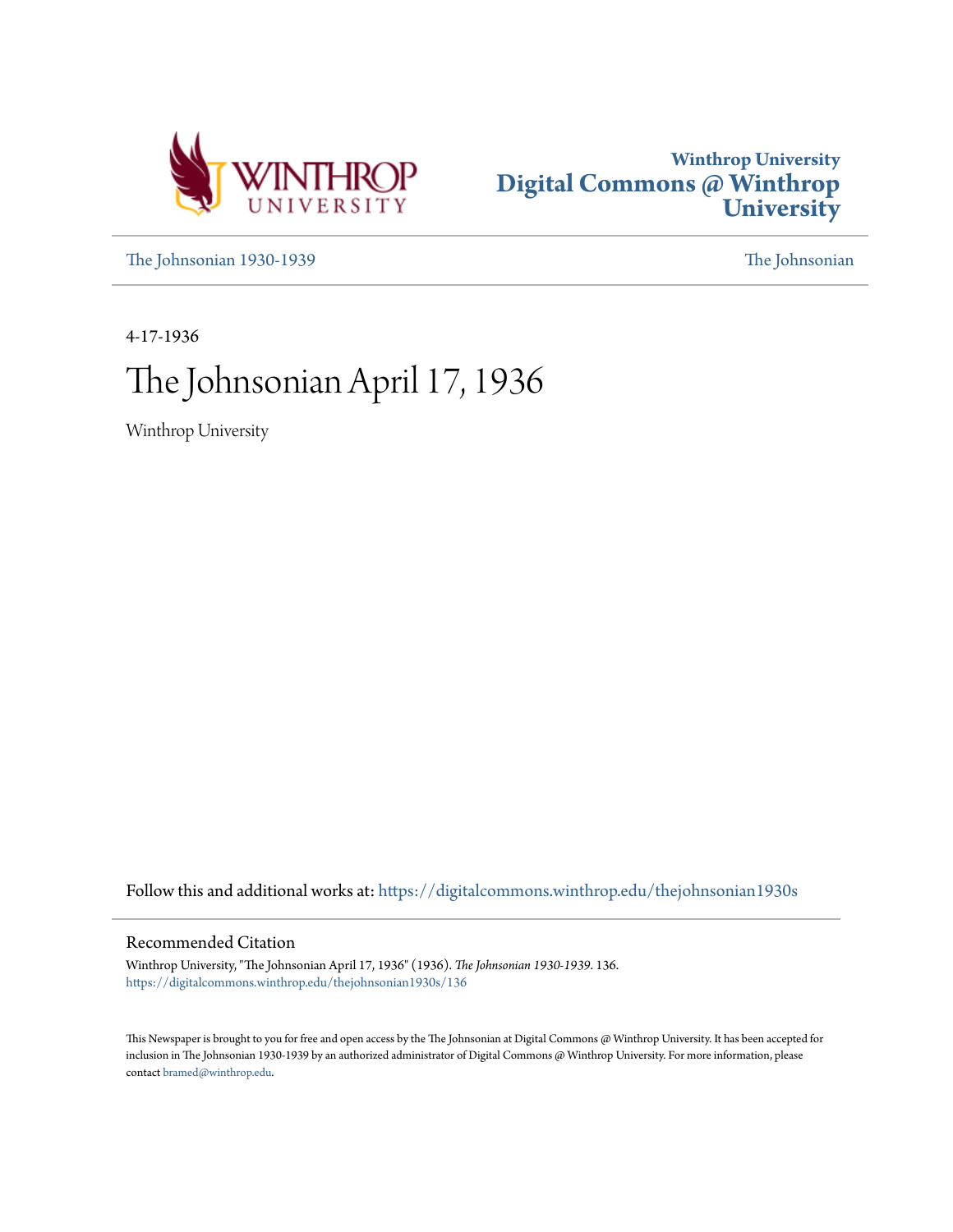## The  $\overline{\mathbf{h}}$ nsonian

**VOL. 11, NO. 24** 

## WINTHROP COLLEGE INAUGURATES PARENTS' DAY Dr. Shelton Phelps Welcomes Parents

As Guest of Winthrop College Today

Contests

rale.<br>Pirst heat of 20-yard side

orth.<br>First heat of 20-yard back

nd, Dorgan

serg; second,

 $\overline{R}$ 

Wall,

ers.

**Rising Senior Class Continues** Election For The Year 1936-'37

Tibra

Balle and MeAlpine Chosen as SPECIAL CHAPEL HELD

**Editor** and Eusiness Manager of Tatler

Wright, Carroll, Cockfield, and Lake Are Selected Class Officers

 $\begin{tabular}{l|c|c|c|c|c} \hline & \multicolumn{3}{c}{\textbf{A237}} & \multicolumn{3}{c}{\textbf{A397}} & \multicolumn{3}{c}{\textbf{A397}} & \multicolumn{3}{c}{\textbf{A397}} & \multicolumn{3}{c}{\textbf{A397}} & \multicolumn{3}{c}{\textbf{A397}} & \multicolumn{3}{c}{\textbf{A398}} & \multicolumn{3}{c}{\textbf{A398}} & \multicolumn{3}{c}{\textbf{A398}} & \multicolumn{3}{c}{\textbf{A398}} & \multicolumn{3}{c$ Note Writers Club, Winters Date Car Program. and charge of the Society, Debattery Length, L. R. V. W. C. A. CABINET<br>Society, Debattery Length debal and She<br>Shapin major and bis been "dist. W. C. A. CABINET<br>Beglin major and is an P

tinguished' accretis tennelstra,  $\frac{1}{2}$  and  $\frac{1}{2}$  and  $\frac{1}{2}$  and  $\frac{1}{2}$  and  $\frac{1}{2}$  and  $\frac{1}{2}$  and  $\frac{1}{2}$  and  $\frac{1}{2}$  and  $\frac{1}{2}$  and  $\frac{1}{2}$  and  $\frac{1}{2}$  and  $\frac{1}{2}$  and  $\frac{1}{2}$  and  $\frac{1}{$ 

**Infirmary Holds Unsuspected** 

**FOR PARENTS' DAY** 

OTHERS NAMED LATER Dr. Phelps, Louise Howe, Mary Steart Mills Speak

> Special chapel was held Thursday<br>April 16, at 12:30 o'clock for Parents **WARDLE, GORE HEARD**

 $\sum$ 

# **MEMBERS APPOINTED**

Consideration was a security of the same of the same in the same of the same in the same of the same in the same in the same of the same in the same in the same of the same in the same in the same in the same in the same

Local Faculty Members Perform South Places Second, and Rod Tuesday, April 14-Full dey Third in Dormitory **Program Rendered** North was victorious in W Mins Constance Weardle, apprano; and | Newthy was victorious in Winkings met The Energy Mins Jensey Registers and that Agy, April 14, at 4 o'clock. South placement and the plane, presented a joint register and Roddey third

in Main Auditorium.<br>The following program was given:<br>"The following program was given:<br>"Tu maneavi a tormentarum", "Cesti;<br>"Alleluta." Mozart—Mias Wardle<br>Andanis from the "Concerto," Men-<br>delaphu: "Piece ...

Een were the three best saw and sear and winning The order of the events and winning<br>The order of the events and winning<br>are as follows:<br>Free Style Relay: Pirat, Breazeald<br>Julia Appelt. Annie White, Ma de Haban-

n." Ravel, "The Ghess Merry, (Edmund<br>"Oo, Lovely Roae," Quiter, (Edmund<br>Faller 1666–1667), "Charming Chloe,"<br>Faller 1666–1667), "Charming Chloe,"<br>berman, (Robert Eurna), "Evening", "Lill Dance<br>Ingennauk, "Park (Thomas Moor

Seniors will make their annual Presi heat of 20-yard back crawl:<br>
Irip io Washington this week-end, from North; third, Appel—Breascalc, Puller-<br>
Pridey, April 17, through Bunday, April Second heat of 20-yard botck crawl:<br>

Bryan

Of Wesley Foundation

**First Parents Day Brings Over Two Hundred Guests To Winthron** 

The first of the set of the set of the set of the set of the set of the first first function of the set of the set of the set of the set of the set of the set of the set of the set of the set of the set of the set of the **COLLEGE PARENTS' DAY** 10:00 A. M.-12:30 P. M.-Registration. RECEPTION IN AFTERNOON Gymn.<br>Mu asses—Campu<br>Exhibit, Am

**NORTH HIGHEST SCORER**  $58.85$ .<br>Chenel

ина.<br>1:15 р. м. - Lunch-Ooll IN JOINT RECITALIN SWIMMING MEET  $2:30 \times M \rightarrow 3:00 \times M$  . Entertain

lumbers:<br>| Play, by Masquem, Johnso<br>| Pashion Show, by Phi Up<br>| ron—Science Hall.<br>| Physical Education Demo

3:15 P. M.-3:45 P. M.-Fr

4:00 P. M.-6:00 P. M.-Re

## **RISING SOPHOMORES ELECT NEW OFFICERS**

### Cary, Ross, Tilgl  $\mathbf{c}$ Elected to Head Class in 1936-'37

Free Euge Estaty. Prati, Brancelle-Adelaide<br>Julia Appelt. Annie White. Mary Newsley. White:<br>Seabrook. Ruth Roard, Willia.<br>Seabrook. Ruth Roard, Willia.<br>Pirst inst d'20-parl luck free style.<br>Pirst. Thighnan--Bancroft; secon Officers and board members of the risting Sophomore Class were elected at a class meeting held in the auditorium rtyle: First, Hickson-Rorth; second<br>Kenurick-South; third, Bryant-Brea on Monday, April 13, at 12:30, Flossle Clas ss was re-elected president. Mary<br>y vice-president, Elisa Ross, secre-Cary vice-pr

Pira heat of 20-yard side at<br>orker. Piral, Periodic Stroker, 1976<br>1976; Hird, Deatlord-Breazele Heather, 2002<br>1987; Hird, Deather, 2004<br>1987; Hird, Ostphin, 2004<br>Piral, Deather, 2004<br>Piral, Deather, 2004<br>Piral, Deather, 20 lary, Anne Tilehman, treasurer, and  $M<sub>h</sub>$ Turner and Pearl Browne, board members.

Samon Contact Carrier and Technical Carrier and Carrier and Carrier and Carrier and Carrier and Carrier and Carrier and Carrier and Carrier and Carrier and Carrier and Carrier and Carrier and Carrier and Carrier and Carri

a member of Forceps and Scalpel and<br>Signia Kappa Stama Scalpel and<br>Signia Kappa Stama Scalul Club. She<br>is a distinguished student

Anne Tilehman, of Marion, is presifent of the Preshman Cabinet, a member of the B nate, Winthrop Literary lociety, and Debaters' League.<br>Maude Minter Turner, of Sumter, is

runngnast- North; trurd, Bryan<br>Sternenberg---Breazeale.<br>als of 20-yard back free style<br>"Tilghman -- Banerofi; second a member of Alpha Gamma Pi Social<br>Club. She is a highly distinguished Morth.

Finals of 20-yard side stroke: First S. U. Council partme

## NOTICE! IMPORTANT!

 $AII$ 

All Seniors who want Junior-Senior invitations may get them at Room 5, North Dormitory, from 12 to 6 on Friday. Junior-

PROGRAM WINTHROP Program Includes Class s. Exhi. bitions, Chapel, Music, Lunch, and Demonstration

> seum. Faculty and Administration Will Receive in Johnson Hall

From 4 to 6

The bundled particle and the same of Winkher<br>grids had accepted the invitation to attract a coordinate and two<br>interpret in the count on the coordinate and two coordinates are the<br>same of Particle and Apple 11. More accept

Hall. Conseil will be held in Main Audito-<br>Compare will be held in Main Audito-<br>Channe to see the whole student body<br>channe to see the whole student body<br>channe to be the weakly assembly. After<br>channel channel channel cha

A number of entertainments and point of the attention point of the according musical program in the auditorium of Scheme Hall, and a physical education of Johnson Hall, and a physical education in the grammatic line of Jo at 2:30, and will be repe

a 3:10.<br> The hold in Advance to parents and singlents of the hold in Advance Rail from 4:00 of Solar Columb II from 4:00 and officers of the columb columb in the singlent of the following popular and bonds and housteness Lobby, West End-Miss Lein Russell, alle Russell, alle Nav Miss Elias Ward-Jaw, Miss Elias Ward-Jaw, Miss Elias Ward-Education Department, Training Gehoal<br>Education Department, Training Gehoal<br>Guperiustr. Connucreal Departm a member of Alpha Gannea Pi Social Reini, Natural Summer Department, Mathomas Chan She, She, a highly distinguished Hume Economics Department, Mathomas Pennetteent.<br>
Ethis Penn I Society and the Penn Compartment, Andre Pe

en...<br>(Continued on Page Pour)

## **AWARDED FELLOWSHIP**

AWARDED FELLOWSHIP<br>
Betty Carrison has been awarded a<br>
fellowship by the Richmond School of<br>
Social Work, College of William and<br>
Mary, for 1936-'37.

## Winthrop Life Not What It **Used To Be, Research Shows**

For the summer internet particular contributions are equivalent into the summer in the second of the summer system and the second of the second of the second of the second of the second of the second of the second of the

Medicy relay, back crawl, side stroks<br>and crawl, side stroks and crawler. First place, North-Wall Byran, Muddrew, Echardrew, Echardrew (Euclide Stroke First)<br>place, Wall Pracewale Stroke result First place (National place **Altraction:** Into **Xicourism** Consequence of the space of the space of the space of the space of the space of the space of the space of the space of the space of the space of the space of the space of the space of the sp

First, Tilghman - Baneron<br>Dangar-North; third, Hicks Frothro-Roddey; second, Da Pajama relay: First, Breazenker Roddey-Houser. Hamilton, Kneece;<br>third. South - Muldrow, Cockfield.

Dr. H. N. Snyder Guest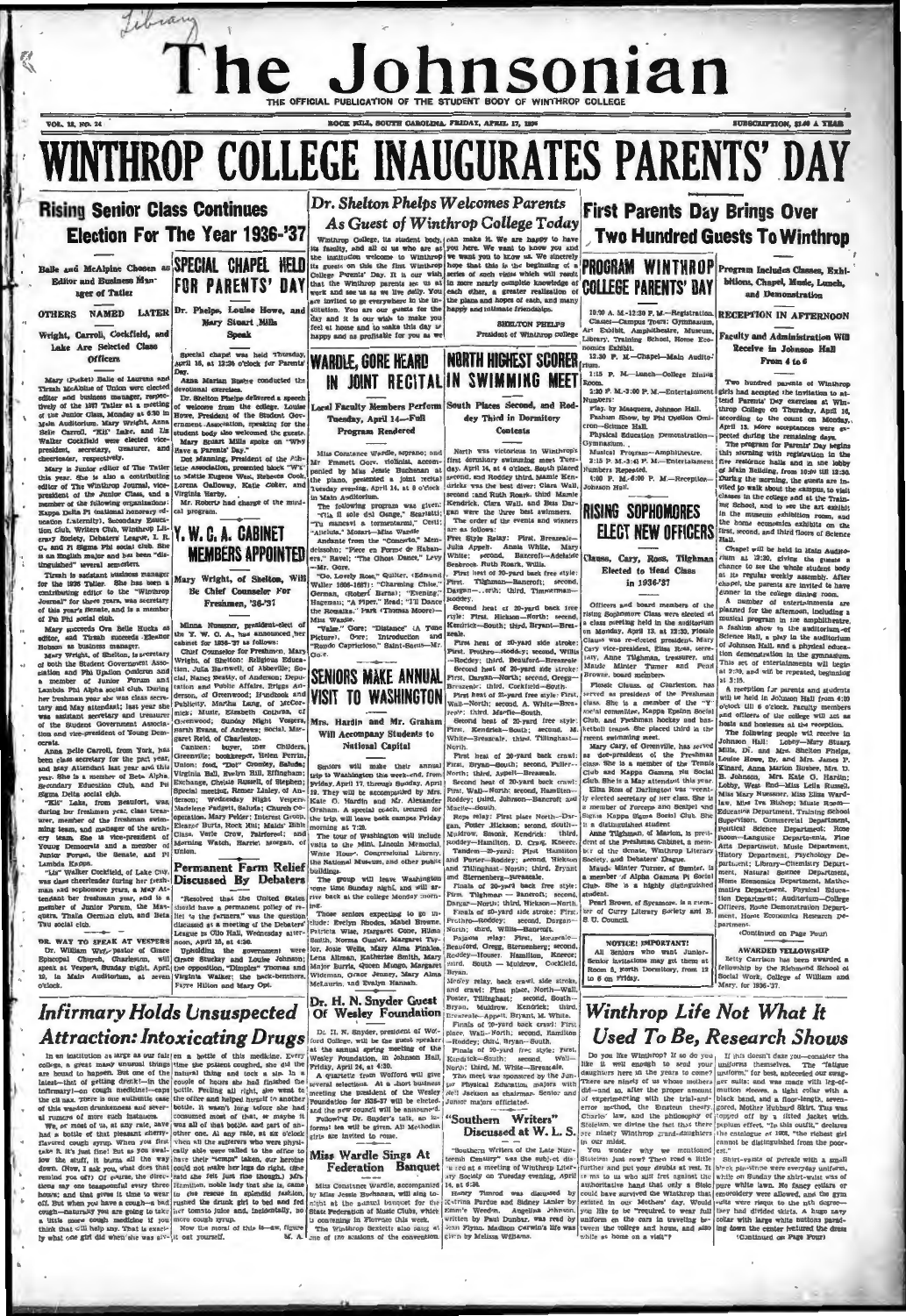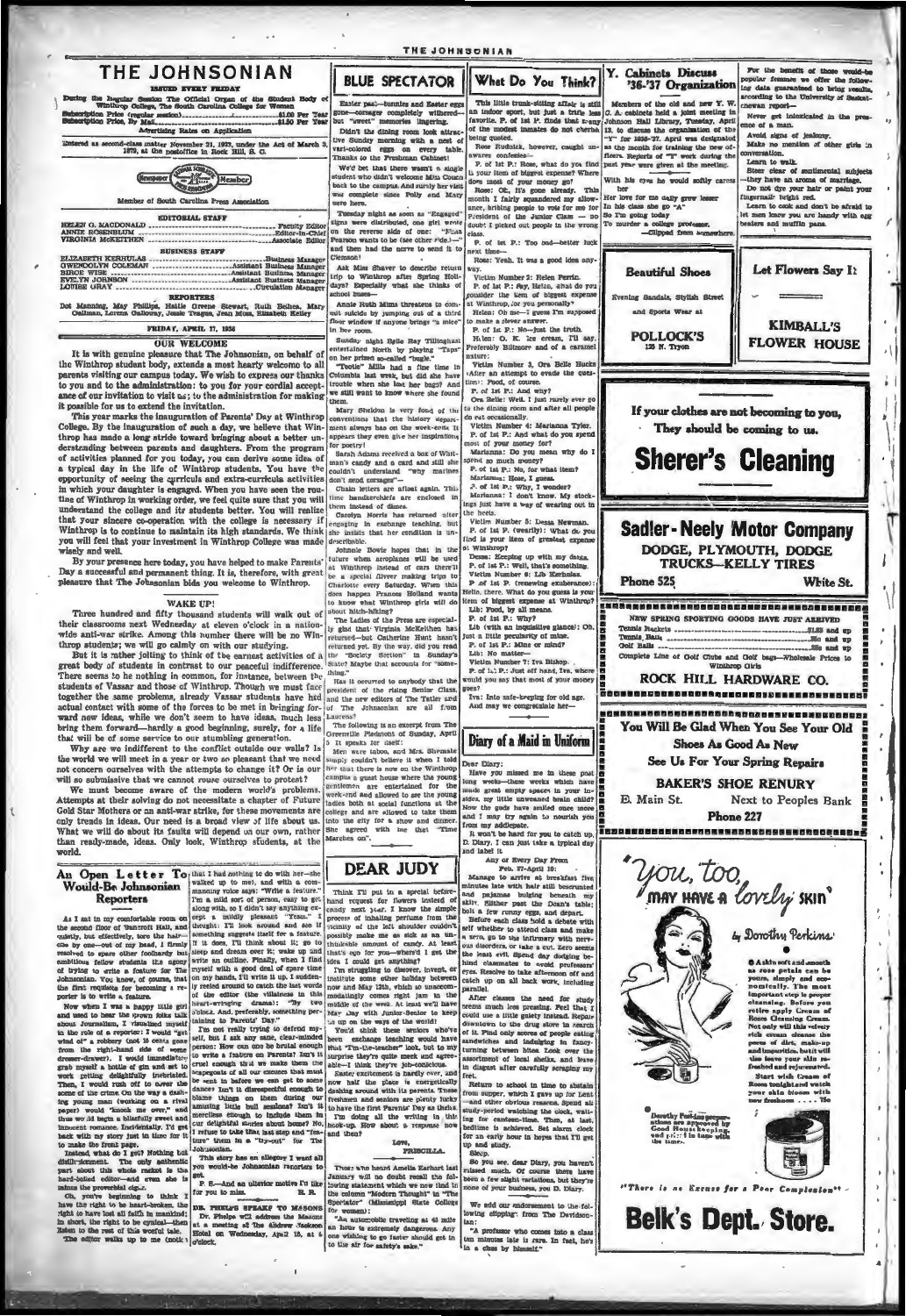### THE JOHNSONIAN **DORMITORIES SELECT** Dr. W. D. Magginis Gets Start MISS WOFFORD WILLY. W. C. A. SPONSORS W. O. Wright **HOUSE PRESIDENTS TEACH LIBRARY SCIENCE RELIGIOUS SEMINAR** ELOPODY and HAID In Life As Curator of Horses

rc, Brown, and Cothra - Chosen By Bancroft, South. and North

 $\begin{tabular}{p{0.85cm}} \textbf{Kouee Predents for next year will} \\ \textbf{be Banal Moore, Christaine Brown, and Blameth Cohrame of Bach, South and North. Dorothy Miller and Ruby Louste Fab, had a Louise Ball from Rodday will run second races, \\ \end{tabular}$ 

dey will run second ruese.<br>
Christies incomm, of Sycianore, had<br>
been vide-precident of Glee Olub, a<br>
member of Capal Choi.<br>
Matic Club is the Choi.<br>
Debtors' League, Ourry Literary So-<br>
dely, Ulled Daughters of the Con-<br>

intative for the Junior Class.<br>Essel Moore, of Cherier, has served<br>Presiuman Counselor, and College<br>rahal. She is a membar of Wade<br>mpton Lilerary Society, Elementary<br>nadion Chin, and Lambda Phi<br>ha Social Chh. Husel Mo  $\overline{P}$ 

Education Crons, and Lamous Philadelphia Social Club.<br>
Lib Cothran of Greenwood is a College Marshal. She is a member of<br>
We assume that the start of the start of the Richard Club.<br>
Fi This and Disk Club, and Music Club. de Clut : Theta<sub>r</sub> Glee Clun, and<br>he la a Pine Arts major.

## **Baseball Club Chooses** 1936-1937 Chairman

DK. NAUDARN ATTENDE BANQUET<br>Reference Officers Association of South<br>Reference Officers Association of South<br>Carolina, attended a banquet given at<br>Ricel Columbia on Friday stenting<br>April 11, by officers of the National<br>Guar

**Lost and Found** LOST: Will the person who has my

hat year's uniform winter coat please<br>return it? Since apring ta here you<br>really have no need for it any longer.

POUND: On a Hollis bus to Green ring Holidays, one blue swagge<br>re Diddy Burnett and identify.





"Probably the first money I ever Que

carved—if I carrate il—was for the be received, Dr. Magginia replied, The carved-if I carrate il—was for the be received, Dr. Magginia replied, The and too entropy and the carved method of the state of the state of the st



WINNERS ANNOUNCED Rock Hill, W. T. S., and Harts-

ville Awarded First Places

**Baseball Club Chooses** ville **Press** interests where the street out of the street out of the street out of the street out of the street out of the street out of the street out of the street out of the street out of the s

Male Students Like Sports Section Best Local Sextette Sings

**Sports Section Best Local Section At Various Places**<br>
(B), Anselection Capture Places (B), Anselection (Figure Press).<br>
(B), Anselection Capture (B) and the press of the Parenther, and the press in hour and the press in

## **Subject of Discussion**

of Cade<br>Por:

i3.

Archibald Rutledge was dis ed by And Determines at a meeting at 6:30 Mone<br>the Pierians at a meeting at 6:30 Mone<br>kiter from the poet thanking the club<br>kiter from the poet thanking the club<br>for a letter to The State was read. ms by Caroline Crum, Ora Eelle  $\mathbb{R}$ 

Posma by Caroline Crues, Orn Eolie [ Louise Etup, was detected predicts and Maryland of the Found Denocrats; Mande Rose Direct, The Press (assumed to the group). Classron, vie-president; Caroline Etips, D. R. R. L. Wiggins

NEW ASSOCIATES ON BUSINESS<br>
Wingthis Willies (TAPF)<br>
Virginia Willies (Tapelers' Test);<br>
Louise Johnson, of Chesker; and Ethers<br>
about Algary, of Chonsids have, been<br>
redded to the business riaff of The<br>
Johnsonian.

nime Our Advert

i as to the<br>ed. Dr. Mag

Convene for Discu at the Shack

Mias Anile Wofford, of Leurens, has<br>been named as teacher of Library<br>Science for the Summer School session<br>of 1936, Miss Wofford is now at the<br>Orceaville Public Library, in Green-

wille.<br>
Miss Wolford was graduated from<br>
Miss Wolf and the Winder Winder of Arts degree. Lince then, she<br>has done graduate work at the University of North Garolina School of<br>
versity of North Garolina School of

a Prom Laurens to Serve

on Summer School

Facalty

Judaism, Catholicism, and Pro-

testantism Are Topics for

Winthrop Y. W. C. A. is sponsoring<br>a Seminar on Judaism, Catholicism, and Protestantism Wednesday, Priday,<br>and Saturday, April 19, 17, and 8.<br>Rabbi William Greenburg, of Char-<br>lotte, discussed "Judaism" in Johnson.<br>15-11 Y

day night, Apri

We Carry a Complete Line of Cosmetics

Come in to Bee Us

**RATTEREE'S DRUG STORE** 

At PENNEY'S

**RINGI ESS** 

**Full Fashioned** Chiffon Pure Silk Hose, 49c pr. What a Value! We could hardly be-

lieve it ourselves. **PENNEY CO.** 

lotte, discussed "Ju Hall Library, Wedn<br>15, at 6:30.

The purpose of the Semin

Discansion

131 Trade SL<br>00000000000

What to Cive?  $\sqrt{2}$ 

**IVEY'S** 

**STUDENTS** 

Present This Ad and Get 10%<br>Discount on Permansat Waves!

Julia's

**Beauty Shon** 

909 Pirst National Bank Bldg.

an done gramma. and it Peaks Corollans School (control and the set of the set of the set of the set of the set of the set of the set of the set of the set of the set of the set of the set of the set of the set of the set

The Winthrop T. W. C. A. Gabinel<br>and Counselor Retreat will be held at<br>the Shack, Saturday and Sunday, April<br>18 and 19. **Student Volunteers** 

## Elect Officers

to and iv.<br>Saturday afternoon Anna Marioz<br>Busbee will discuss the purpose of the<br>Retreat; Miss Eliza Wardlaw, the or- $\sim_{\rm 0.944}$  will<br>is, of Travelers Rest, was elected president of the Student Volunteers at a business meeting in J0:<br>hnaon Hall Monday, April 13, at 12:30. Virginia Willia, of Travelers<br>ras slocted president of the St stations and purpose of the National gamination and purpose of the National Y. W. O. A., and the relation of the local  $\mathbb{R}^m$  to the national organization; and Miss Chio Pink, the purpose of the locid T. W. O. A. ez offi ou

Marc Discots elected were vice-president, Elale Plant, of Rock Hill; geene tary, Miriam DuRant, of Alcolu, and lu, and Four-H Club Elects

**Next Year's Officers** 

Pour-H Club officers for 1805-37, who were elected at recent methy of the club, heliodic Louise Collain, press, identity, the signal identity. Teaching recently in Euclidean State and Richard steps and Richard State and R

DR. PHELPS TO SPEAK IN DILLON Dr. Phelps will speak at a County<br>Teachers' Association meeting in Dil-<br>Ion, on Priday, April 17, at 4 o'clock.<br>An alumnas lea will follow the meet-



**Rock Hill, South Carolina** 

C.